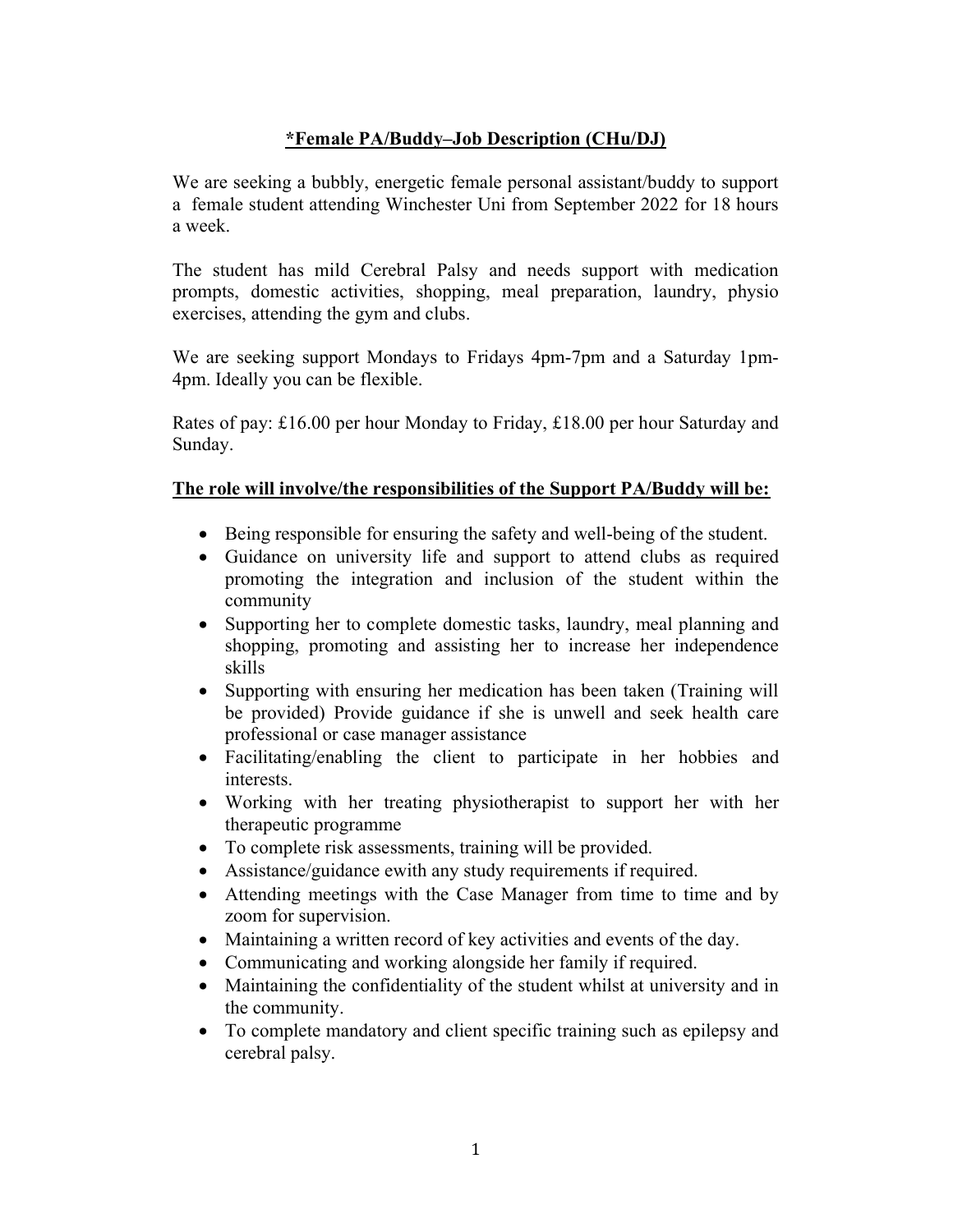Part of your role is to carry out any reasonable request.

Please acknowledge that you have received the PA/Buddy Job Description outlining the responsibilities of the PA/Buddy which will be discussed in more detail as part of your training. As this is a new role this Job Description may expand. Flexibility for the role is required.

\*Please note: Community Case Management Services Ltd are not the Employer nor should we be referred to as such.

Signed ……………………………………………………………………...

Date ………………………………………………………………………